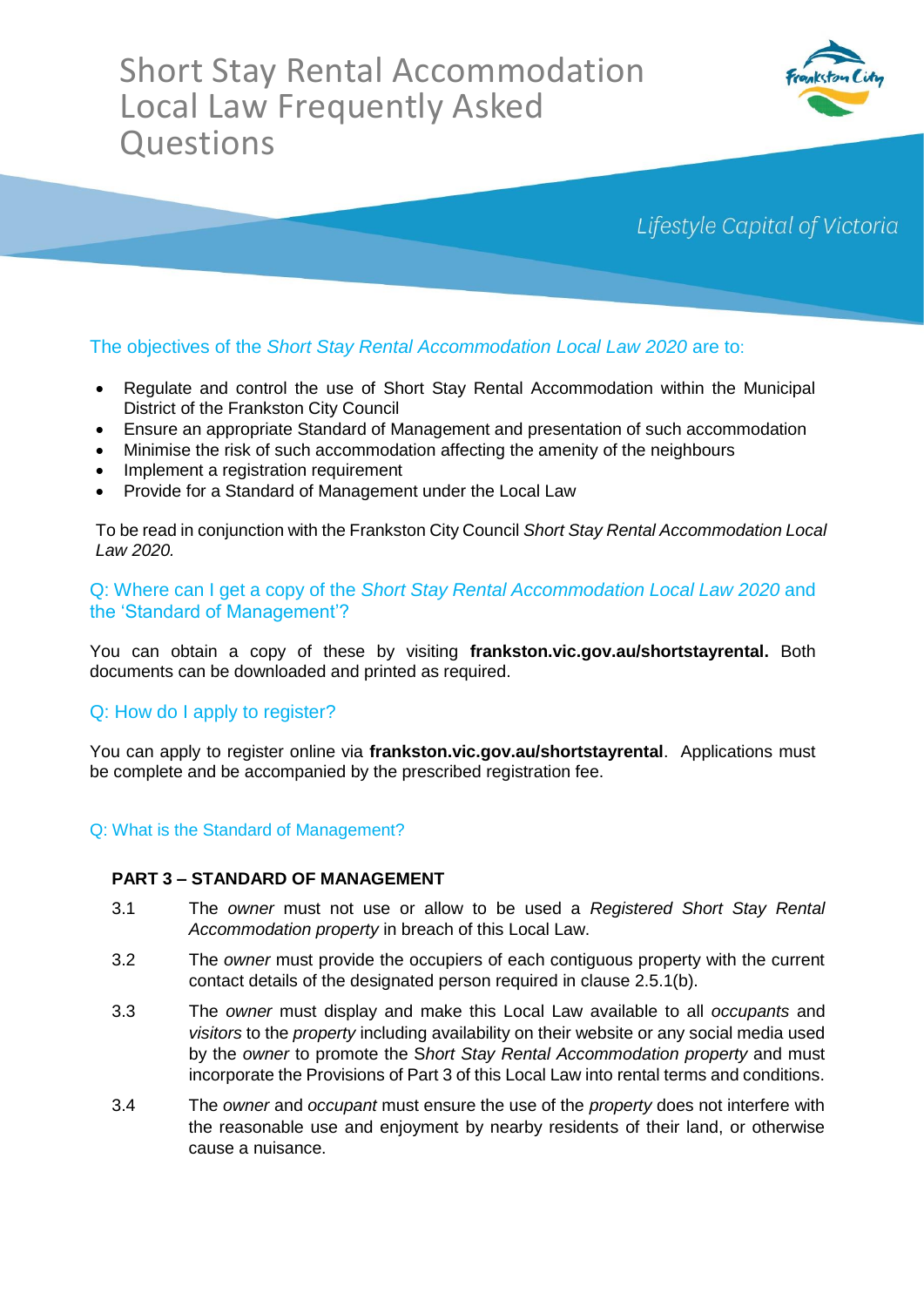- 3.5 Any person who behaves in an unacceptable manner shall be guilty of an offence. Unacceptable behaviour includes but is not limited to:
	- (a) Loud or aggressive behaviour; or
	- (b) Yelling, screaming or arguing.
- 3.6 Off-street parking should be provided for all *occupant* and *visitor* motor vehicles. The *owner* must provide information to *occupants* on parking arrangements prior to arrival.
- 3.7 Additional accommodation is not allowed on site by way of tents, caravans, campervans or similar facilities.
- 3.8 The *owner* and *occupant* must ensure outdoor areas including swimming pools, spas, outdoor decking and balconies are not to be used between 11.00pm and 7.00am.
- 3.9 The *owner* must inform *occupants* of waste disposal arrangements and remove any excess waste left at the *property* by any person within 24 hours.
- 3.10 An *owner* or *occupier* must not leave a *receptacle* out for more than one day before or after the designated collection day.

#### Q: How much does it cost to register?

The annual fee of \$150.00 is payable by 30 June each year.

The fee will be calculated Pro rata quarterly for registrations within the year.

#### Q: What are the registration requirements?

To apply for registration of your Short Stay Rental Accommodation, the following information is required:

- The address of the Short Stay Rental Accommodation
- A designated person's name and phone number
- A postal address for correspondence
- Details of any property manager (if managing the property for you)
- Payment of the prescribed application fee

Applicants must provide a designated person's name and telephone number. A designated person must respond to any contact they receive in relation to the Short Stay Rental Accommodation, within a two hour period at any time. Further information on the designated person can be found at **frankston.vic.gov.au/shortstayrental.**

Applications to register cannot be submitted or accepted by Council without all fields of the application form being completed. To apply for registration please visit **frankston.vic.gov.au/shortstayrental.**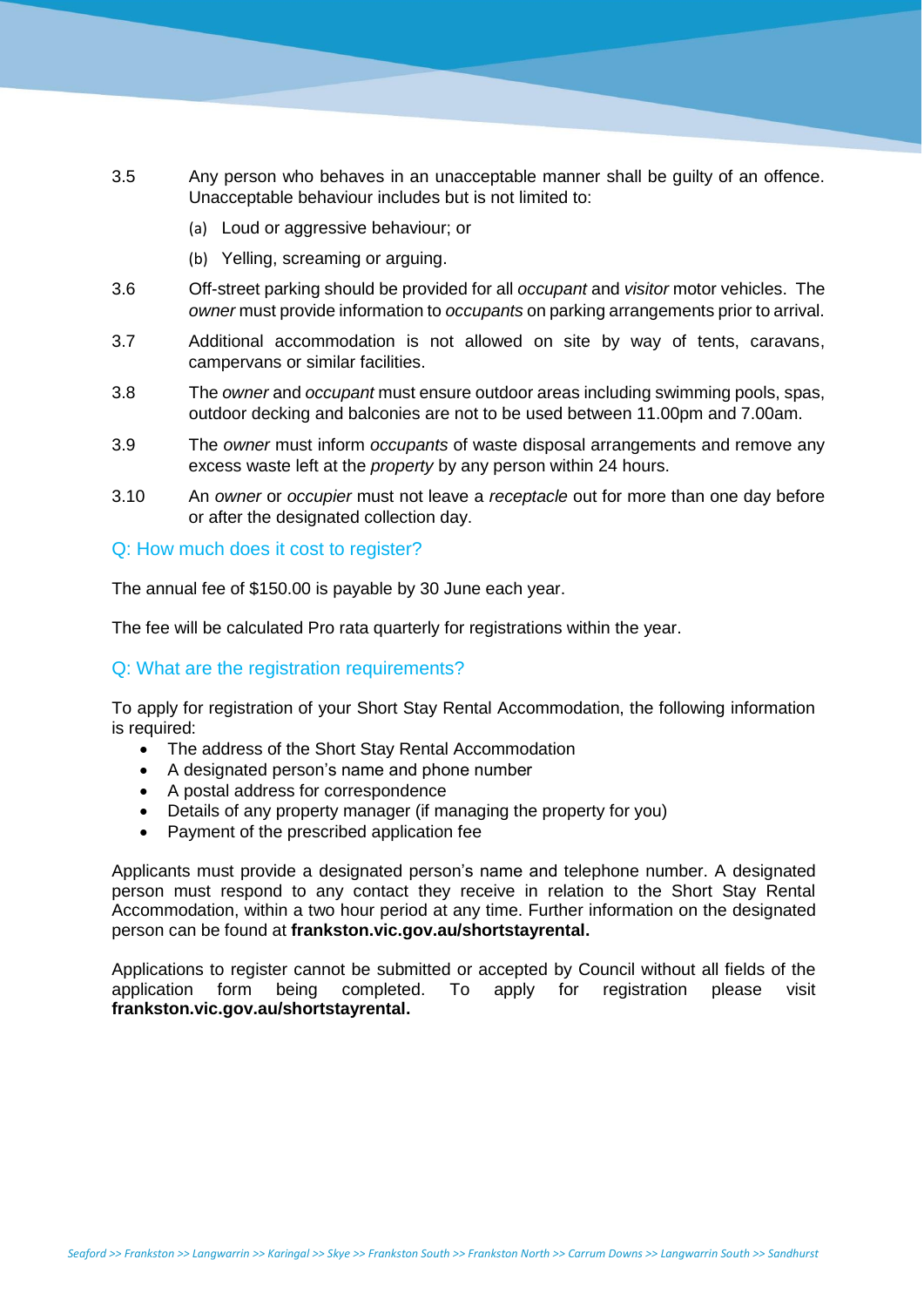# Q: I am a Real Estate Agent; do I need to register with Council for Short Stay Rental Accommodation?

The Short Stay Rental Accommodation registration is property specific, the registration is allocated to a physical property address. Real Estate Agents and Property Managers should ensure that they register all Short Stay Rental Accommodation properties they manage (on behalf of clients) with Council. Properties cannot be advertised unless they are currently registered with Council, this includes Real Estate listings.

#### Q: Who is the designated person and how can I get their details?

Many owners of Short Stay Rental Accommodation do not live locally or are unable to attend in person to complaints about occupant behaviour. The 'Short Stay Rental Accommodation Local Law' requires owners to nominate a designated person who will respond within two hours (at any time day or night).

A designated person could be:

- A security company
- A real estate or managing agent
- An Individual (including the owner)

The designated person's details must be provided, in writing, by the owner, to any contiguous neighbours of a registered Short Stay Rental Accommodation. This includes a neighbouring property directly across the street from the accommodation.

Please note that Council does not expect any person to be placed in harmful or threating situations. This includes the designated person. In the event of loud music or aggressive behaviour, call Victoria Police on 000.

# Q: What are Council expectations of the designated person's response?

Council holds the following expectation of a designated person:

- The designated person is the local liaison between the owner and the occupants
- The designated person is expected to respond to complaints (within 2 hours of the enquiry being made, anytime day or night) by:
	- **a.** Taking details of the concerns of the neighbour
	- **b.** Contacting the occupant(s) and asking them to change their behaviour immediately.
	- **c.** Attending the Short Stay Rental Accommodation and ensuring the inappropriate behaviour has ceased.
	- **d.** Updating the neighbour or complainant with details of your response to the matter
- If the designated person finds the occupant to be exhibiting aggressive behaviour, they should contact Victoria Police on 000

Council does not expect any person to be placed in harmful or threatening situations including the designated person. In the event of threatening or aggressive behaviour, please call Victoria Police on 000.

Any action taken by the designated person in response to a complaint, will be taken into consideration by the Authorised Officer when a complaint matter is investigated.

Please make yourself familiar with what constitutes a breach of the Local Law.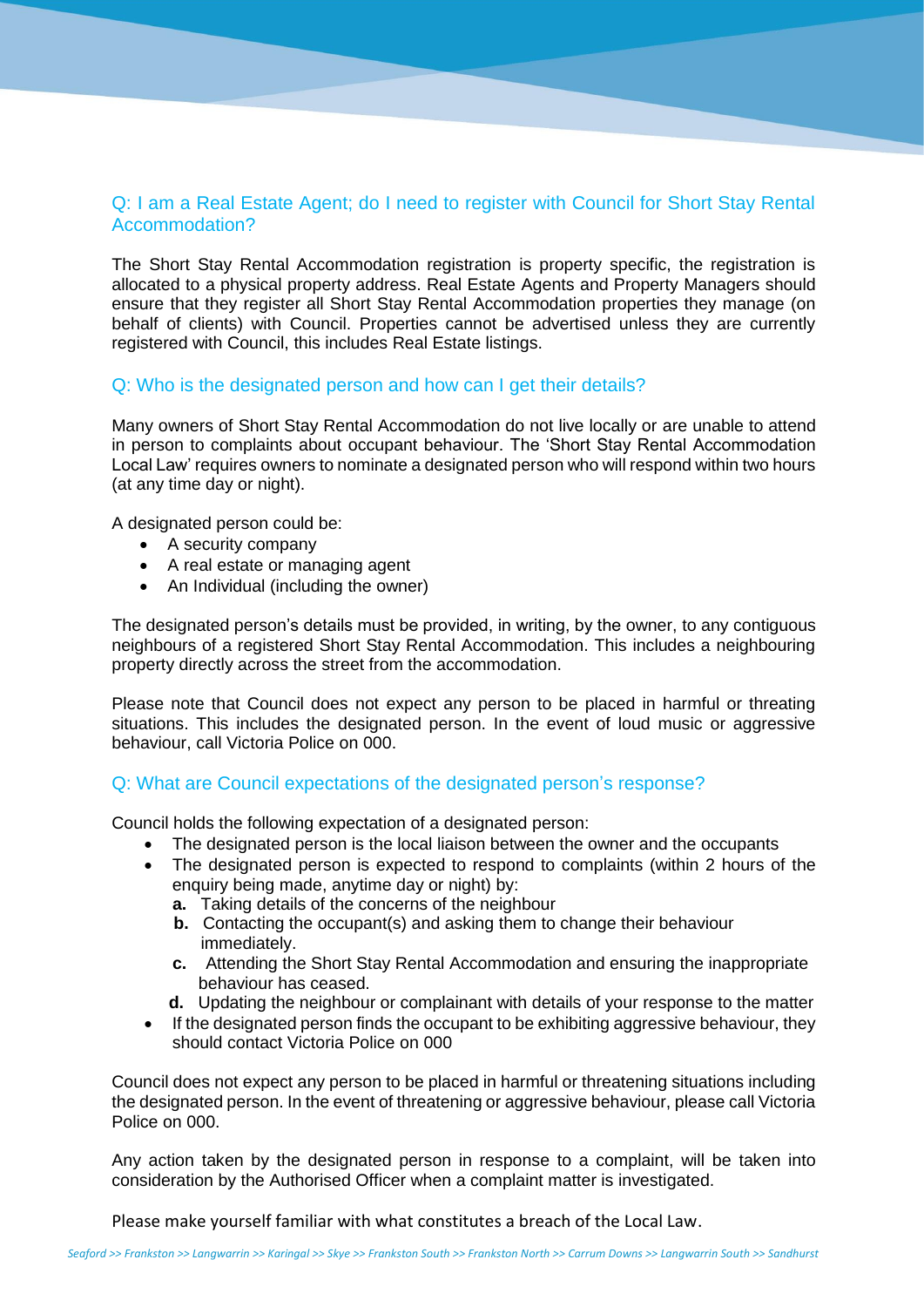## Q: How can an owner reduce the likelihood of complaints being made against their Short Stay Rental Accommodation in relation to noise or parties?

The terms and conditions of your Short Stay Rental Accommodation are not directed by the Local Law or Council. If an owner is unsure how to determine terms and conditions, they may contact an industry professional to seek their advice on running a Short Stay Rental Accommodation.

Appropriate vetting and screening of potential occupants is an effective way of reducing the likelihood of complaints being made against the Short Stay Rental Accommodation due to occupant behaviour. The Short Stay Rental Accommodation penalties and subsequent consequence (such as deregistration) for breaching the *Short Stay Rental Accommodation Local Law 2020* may be greater than the expense incurred for obtaining professional advice.

#### Q: What will the registration provide me?

The Standard of Management is consistent across the industry for properties registered for Short Stay Rental Accommodation in the Frankston City Council municipality. Council has created several on line resources for Owners of Short Stay Rental Accommodation to use.

A template 'Letter to Neighbours' for Owners can be found by visiting **frankston.vic.gov.au/shortstayrental** to add designated person's details for neighbour advice. Under Section 3.2 of the 'Short Stay Rental Accommodation Local Law', the owner is required to provide contiguous neighbours with the current contact details of the designated person.

#### Q: What is the cost of processing the applications that justifies the application fee being charged? How would a fee benefit the residents and home owners?

Council have set a prescribed annual fee of \$150.00 for the registration of a Short Stay Rental Accommodation property. The fee has been set to cover the administration costs for the property registered and to meet the estimated expense of investigation, enforcement and prosecution of proven complaints.

#### Q: Can I apply to register a property on behalf of someone else? I am a property manager and several clients would like me to complete the application process on their behalf?

Property Managers and Real Estate agents can complete the application for a Short Stay Rental Accommodation property on behalf of a client. The person completing the application must ensure the information they provide is true and correct. Any changes to the Short Stay Rental Accommodation information provided at the time of the Short Stay Rental Accommodation Registration must be advised to Council immediately.

When completing the online application form, the section titled 'Applicant Details' will be the person named on the Short Stay Rental Accommodation Certificate of Registration. If you do not wish this to occur and you are the managing agent, please provide your details in the section titled 'Property Manager Details'.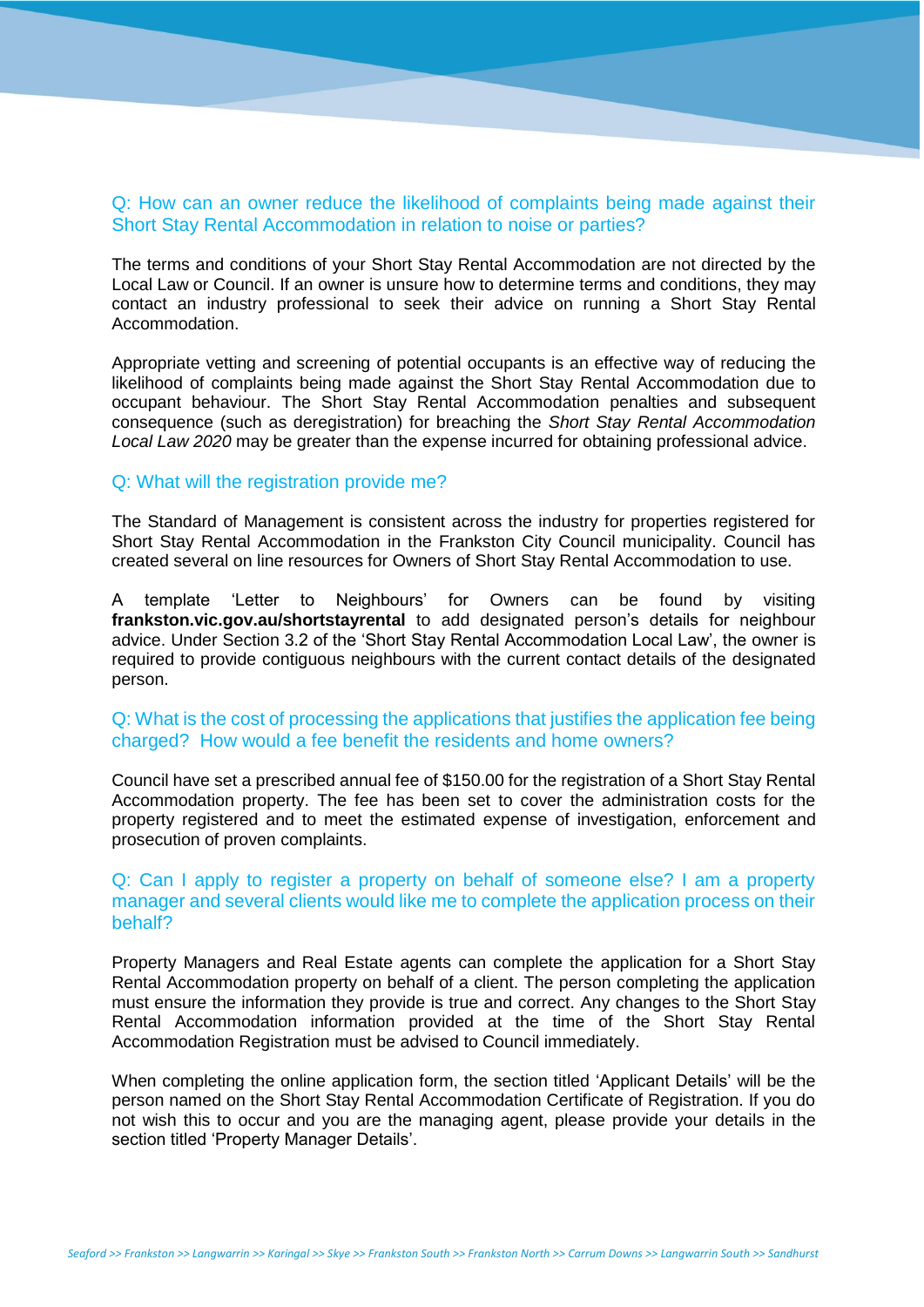# Q: Do I need to register under Short Stay Rental Accommodation if my property is governed by a Body Corporate or Owners Corporation?

With regards to properties such as apartments, units and villas, the State Government has passed changes that govern how these properties are used as Short Stay Rental Accommodation. The 'Owners Corporation Amendment (Short-Stay Accommodation) Bill 2016' was recently passed by the Victorian Parliament and came into operation February 2019. Under the legislation, Owner's corporations can deal with short-stay tenants who breach the short-stay standards of conduct, which includes:

- Creating unreasonable noise and behaviour
- Causing a health, safety and security hazard
- Damaging common property
- Obstructing a resident from using and enjoying the property

However, at this time registration is required for any accommodation that meets the definition of a Short Stay Rental Accommodation under the *Short Stay Rental Accommodation Local Law 2020.* The definition is 'accommodation provided by the *owner* of a *property*, for fee or reward, to another person, for no more than 30 consecutive days on that *property*, but does not include any *property* that is required to be registered under any other Act or regulation.'

#### Q: What are the penalties if I don't comply with regulations? Where can I find this information?

You can view enforcement information under the Short Stay Rental Accommodation Local Law Schedule 1, "Specific Penalties for Infringement Notice Purposes".

The enforcement section of the Short Stay Rental Accommodation Local Law details what is considered an Offence under the Short Stay Rental Accommodation Local Law, as well as the penalty units for noncompliance.

Occupant behaviour is the responsibility of the Owners and Council has further information on managing occupant behaviour for owners. Please visit **frankston.vic.gov.au/shortstayrental**

#### Q: What are the penalties and how much are they?

The current value of a penalty unit is \$100. Under the Short Stay Rental Accommodation Local Law Schedule 1, you will find the specific penalties for Infringement Notice Purposes.

#### Q: How do I make a complaint?

To make a complaint please contact the designated person or Victoria Police on 000.

If you wish to complain to Council during business hours, you can call 1300 322 322.

Please refer to the Local Law to make yourself familiar with what constitutes a breach of the Local Law including the following sections.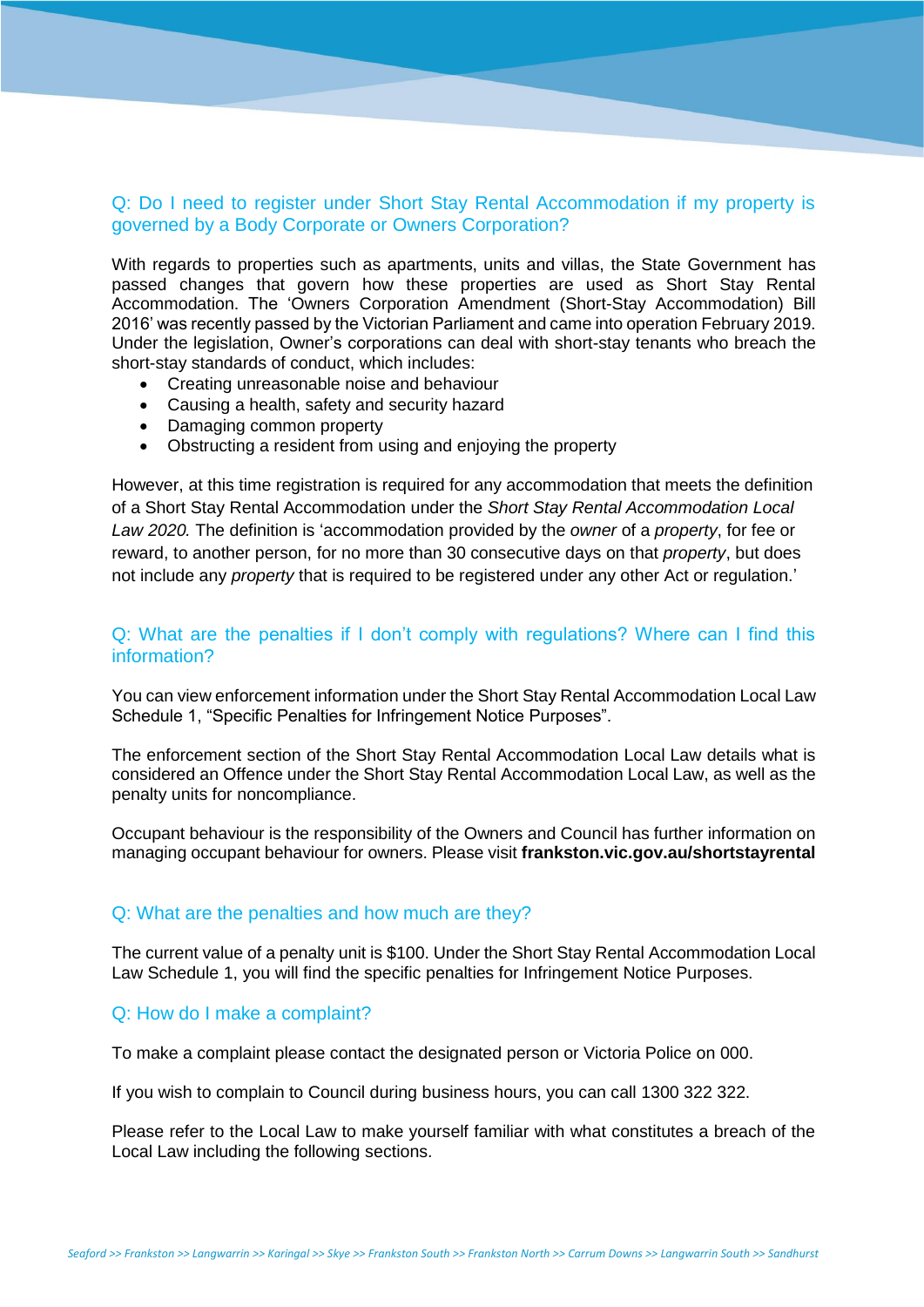- 4.1.2 A person must not make a false, or misleading, or harassing, or vexatious complaint in relation to an alleged breach of this Local Law.
- 4.1.3 A person must not outside of business hours, make a complaint about an alleged breach of this Local Law if there is no occupant at the Short Stay Rental Accommodation at the time of making the complaint.

### Q: What happens if a neighbour complains about my Short Stay Rental Accommodation?

If a neighbour complains about your property to Council, this will be investigated by an Authorised Officer and a determination made as to whether it is substantiated. Substantiated complaints may lead to cancellation of the registration of a Short Stay Rental Accommodation if:

 Council receives no less than three substantiated complaints within a rolling twelvemonth period

OR

A substantiated complaint is of such severity that immediate cancellation is warranted

If a neighbour of your Short Stay Rental Accommodation complains to Council, their complaint must be substantiated before further action is taken. Complaints relating to the operation of the Short Stay Rental Accommodation can affect your property's registration with Council and owners found in breach of their obligations may also be issued a Notice to Comply.

If you do not agree with a Council decision or an enforcement matter you may lodge an appeal in writing to Council. For further information regarding this please see the 'Short Stay Rental Accommodation Local Law', Section 2.7 'Rights of Appeal'.

Q: We don't get on with our neighbours anyway and they complain about everything. Do you have any advice for dealing with our neighbours regarding our Short Stay Rental Accommodation?

You may find the following suggestions helpful:

- Employ a security company (as the designated person) to be available to attend immediately upon request by a neighbour or yourself
- Undertake thorough vetting of potential occupiers before accepting a booking
- Ensure you have mobile phone contact details for incoming occupants. If the designated person can contact the occupants of the Short Stay Rental Accommodation by telephone to resolve the issue (rather than attend in person), this is potentially the simplest way to resolve a complaint or matter
- Send an automated text message or email through an online platform to the occupant on the day they arrive at your accommodation informing them that an agent (or security company) will be actively monitoring the accommodation and where there is a disturbance of amenity the occupant will be asked to leave immediately
- Where possible enclose balconies or install blinds and screens to reduce the line of sight and noise spill
- Introduce yourself and develop a good relationship with neighbours that live near the Short Stay Rental Accommodation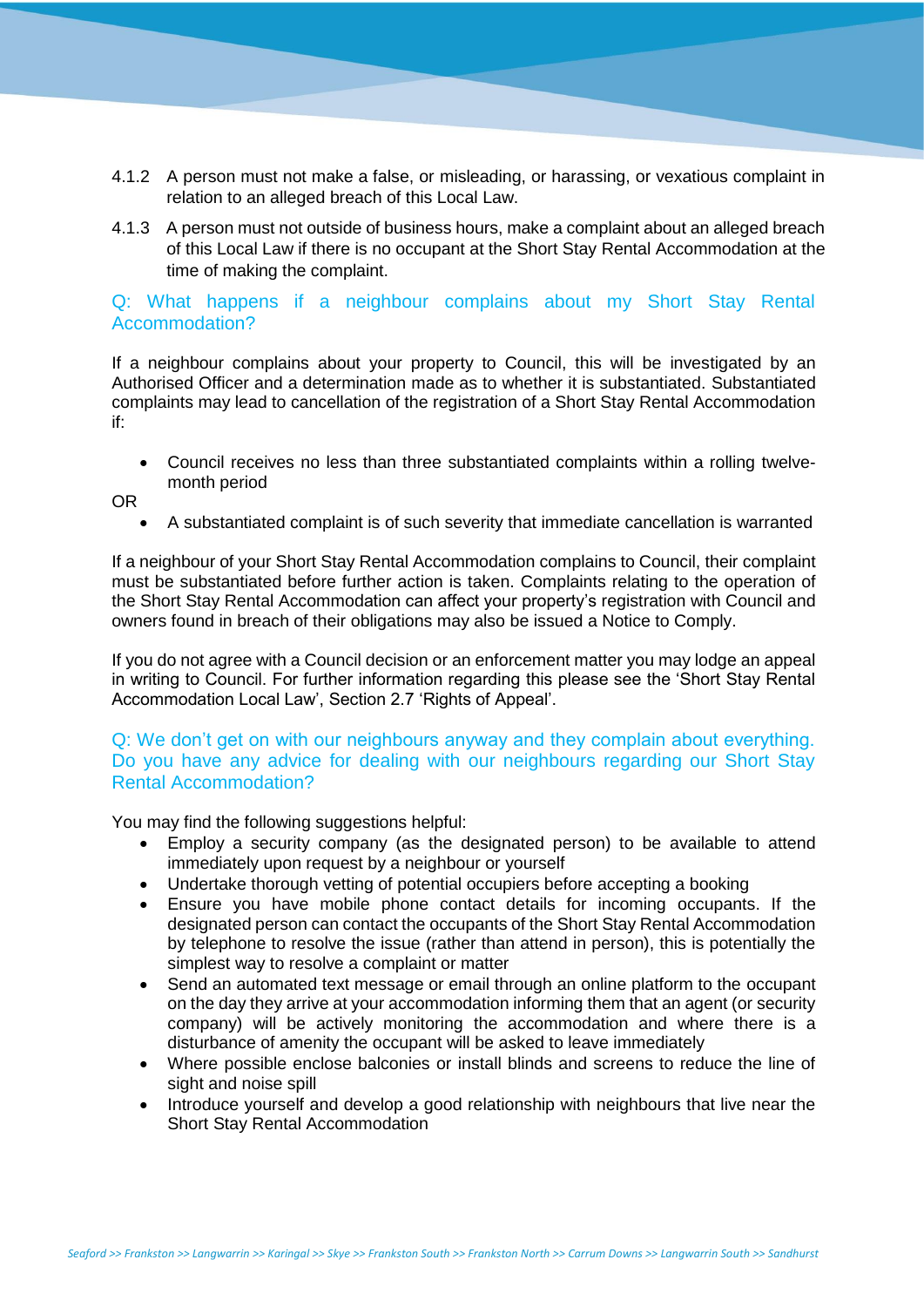#### Q: Do I need to tell my neighbours I have a Short Stay Rental Accommodation?

Under the *Short Stay Rental Accommodation Local Law 2020*, owners must provide contiguous neighbours with the current contact details of the designated person, required in clause 2.5.1(b) of the *Short Stay Rental Accommodation Local Law 2020*.

Council suggests that owners of a Short Stay Rental Accommodation introduce themselves to neighbours of your accommodation and endeavour to develop a good relationship with them.

Q: How will Council find out about all the Short Stay Rental Accommodation properties in the Frankston City Council Municipality? What if an owner decides not to register their property?

Council will undertake measures to locate unregistered properties. If you believe a property near you is being used as a Short Stay Rental Accommodation, you can contact the Council to advise this. The Council will be able to check the location and confirm whether the property is registered for the Short Stay Rental Accommodation under the Local Law.

Q: I have read the Council will be using Security Agents to patrol areas during the evening, what does this mean?

Council has engaged a Security Company to proactively patrol. The Security Company and Victoria Police will report complaints and other matters to Council for investigation by our Authorised Officers during business hours.

#### Q: If someone calls and complains about a Short Stay Rental Accommodation and they are in the system as registered I assume enforcement will be taken?

A complaint received by Council will be investigated by an Authorised Officer. Complaints must be substantiated before enforcement will occur. Three substantiated complaints, within a 12 month period, may result in the cancellation of registration.

#### Q: I received contact details for a Short Stay Rental Accommodation in my street, but I want to speak to the owner, can I have their contact information?

Complaints regarding Short Stay Rental Accommodation must be directed to the designated person nominated by the owner or Council. If you have a complaint regarding the property, Council will take this information from you to undertake an investigation. All complaints should initially be directed to the designated person for the property, to allow them to respond and potentially resolve the matter. The *Short Stay Rental Accommodation Local Law 2020* does not authorise Council to release property owner contact details.

#### Q: Why do I have a security company phone number as a designated person from the Owner?

Under the Local Law, a designated person is a requirement for Short Stay Rental Accommodation registration. Many owners of the Short Stay Rental Accommodation do not live locally or are not able to attend in person to complaints about occupant behaviour. The Local Law requires owners to nominate a designated person who will respond within two hours at any time.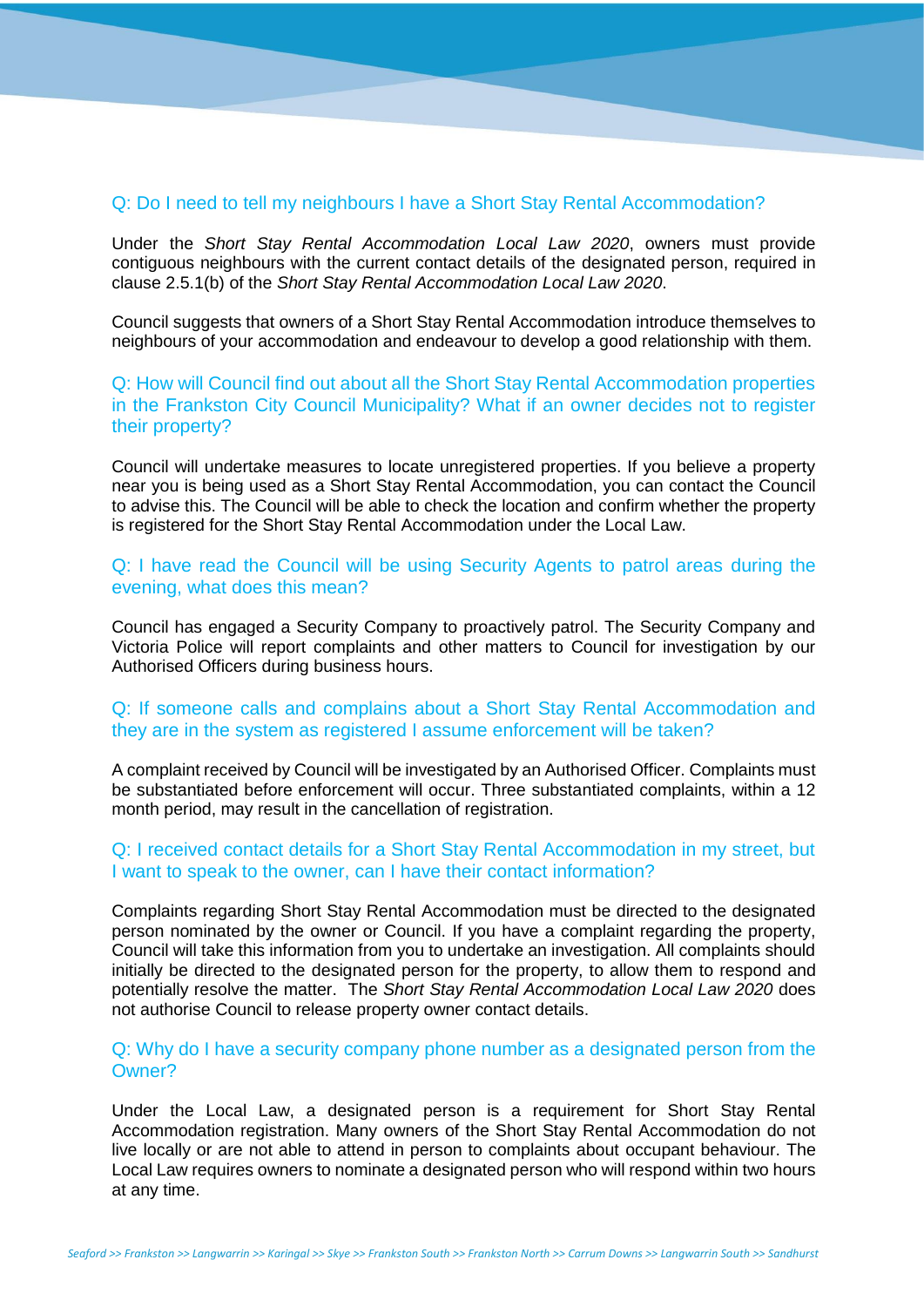The designated person may be a security company, a Real Estate agent or Managing agent or an individual. The designated person must respond to any contact made to them, within a 2 hour period.

If an owner is not able to attend their property during a period of rental accommodation, they may have nominated a third party as listed above to act on their behalf.

## Q: I have a property I advertise on Airbnb, HomeAway and/or similar online platforms. Do I need to register?

If your property is defined as a Short Stay Rental Accommodation, as per the 'Short Stay Rental Accommodation Local Law', then you are required to be registered. Short Stay Rental Accommodation means accommodation provided by the owner of a property, for fee or reward, to another person, for no more than 30 consecutive days on that property, but does not include any property that is required to be registered under any other Act or regulation

# Q: I own a unit and want to rent this out as a Short Stay Rental Accommodation. Can I do this with a Body Corporate governing the units on the property?

With regards to properties such as apartments, units or villas, the State Government has legislation that governs how these properties are used as Short Stay Rental Accommodation. 'The Owners Corporation Amendment (Short-Stay Accommodation) Bill 2016' came into operation on 1 February 2019. Under this legislation, Owner's Corporations can deal with Short Stay Rental Accommodation tenants who breach the short stay Standards of Management.

However, at this time Registration is required for any accommodation that meets the definition of a Short Stay Rental Accommodation under the 'Short Stay Rental Accommodation Local Law'. The definition is 'accommodation provided by the owner of a property, for fee or reward, to another person, for no more than 30 consecutive days on that property, but does not include any property that is required to be registered under any other Act or regulation.'

# Q: We have a noisy Short Stay Rental Accommodation in our street and I want to speak to the property owner, can I have the owner's contact details or address that Council has?

Council is not able to disclose property owner details, unless they have nominated themselves as the designated person. Council can provide the designated person's details to neighbours. You should:

- Call the designated person to advise of the issue
- Call the Council to report the matter on the next business day(or lodge an online report)
- If the matter is serious, call Victoria Police on 000 immediately

# Q: How can Council locate all the Short Stay Rental Accommodation properties in the Frankston City Council Municipality?

Council has engaged a specialist third party who is working with Council in locating any Short Stay Rental accommodation properties. If the property is confirmed as a Short Stay Rental Accommodation and is not registered at the time of the investigation they may receive an infringement.